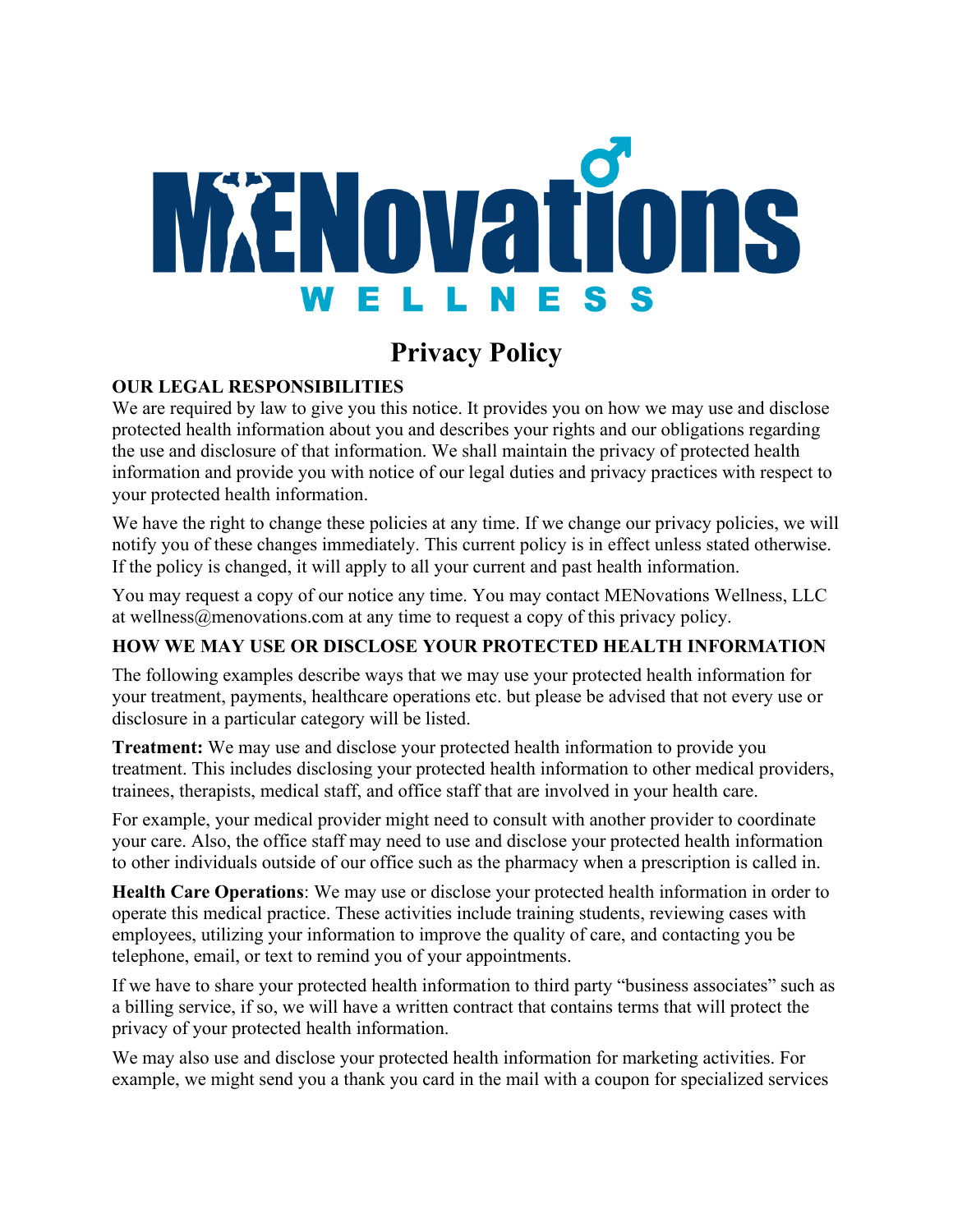or products. We may also send you information about products or services that might be of interest to you. You can contact us at any point to stop receiving this information.

We will not use or disclose your protected health information for any purpose other than those identified in this policy without your specific, written Authorization. You may give us written authorization to use your protected health information or to disclose it to anyone for any purpose. You can revoke this authorization at any time but will not affect the protected health information that was shared while the authorization was in effect.

**Appointment reminders:** We may contact you as a reminder that you have an appointment for your initial visit, follow up visit, or lab work via text, phone or email.

**Others Involved in Your Health Care:** We may disclose protected health information about you to your family members or friends if we obtain your verbal agreement to do so, or if we give you an opportunity to object to such a disclosure and you do not raise an objection. For example, we may assume that if your spouse or friend is present during your evaluation, that we can disclose protected professional information to this person. If you are unable to agree or object to such a disclosure, we may disclose such information as necessary if we determine that it is in your best interest based on our professional judgment if there is an urgent or emergent need.

**Research**; We will not use or disclose your health information for research purposes unless you give us authorization to do so.

**Organ Donation:** If you are an organ donor, we may release protected health information to organizations that handle organ procurement or organ, eye or tissue transplantation if it is necessary to facilitate this process.

**Public Health Risks**: We may disclose your protected health information, if necessary, in order to prevent or control disease, report adverse events from medications or products, prevent injury, disability or death. This information may be disclosed to healthcare systems, government agencies, or public health authorities. We may have to disclose your protected health information to the Food and Drug Administration to report adverse events, defects, problems, enable recalls etc. if required by FDA regulation.

**Health Oversight Activities**: We may disclose protected health information to health oversight agencies for audits, investigations, inspections or licensing purposes. These disclosures might be necessary for state and federal agencies to monitor healthcare systems and compliance with civil law.

**Required by Law:** We will disclose protected health information about you when required to do so by federal, state and/or local law.

**Workman's compensation**: We may disclose your protected health information to workman's comp or similar programs.

**Lawsuits:** We may disclose your protected health information in response to a court action, administrative action or a subpoena.

**Law Enforcement**: We may release protected health information to a law enforcement official in response to a court order, subpoena, warrant, subject to all applicable legal requirements.

## **YOUR RIGHTS REGARDING YOUR PROTECTED HEALTH INFORMATION**

**Access to medical records**: You have the right to access and receive copies of your protected health information that we use to make decisions about your care. You must submit a written